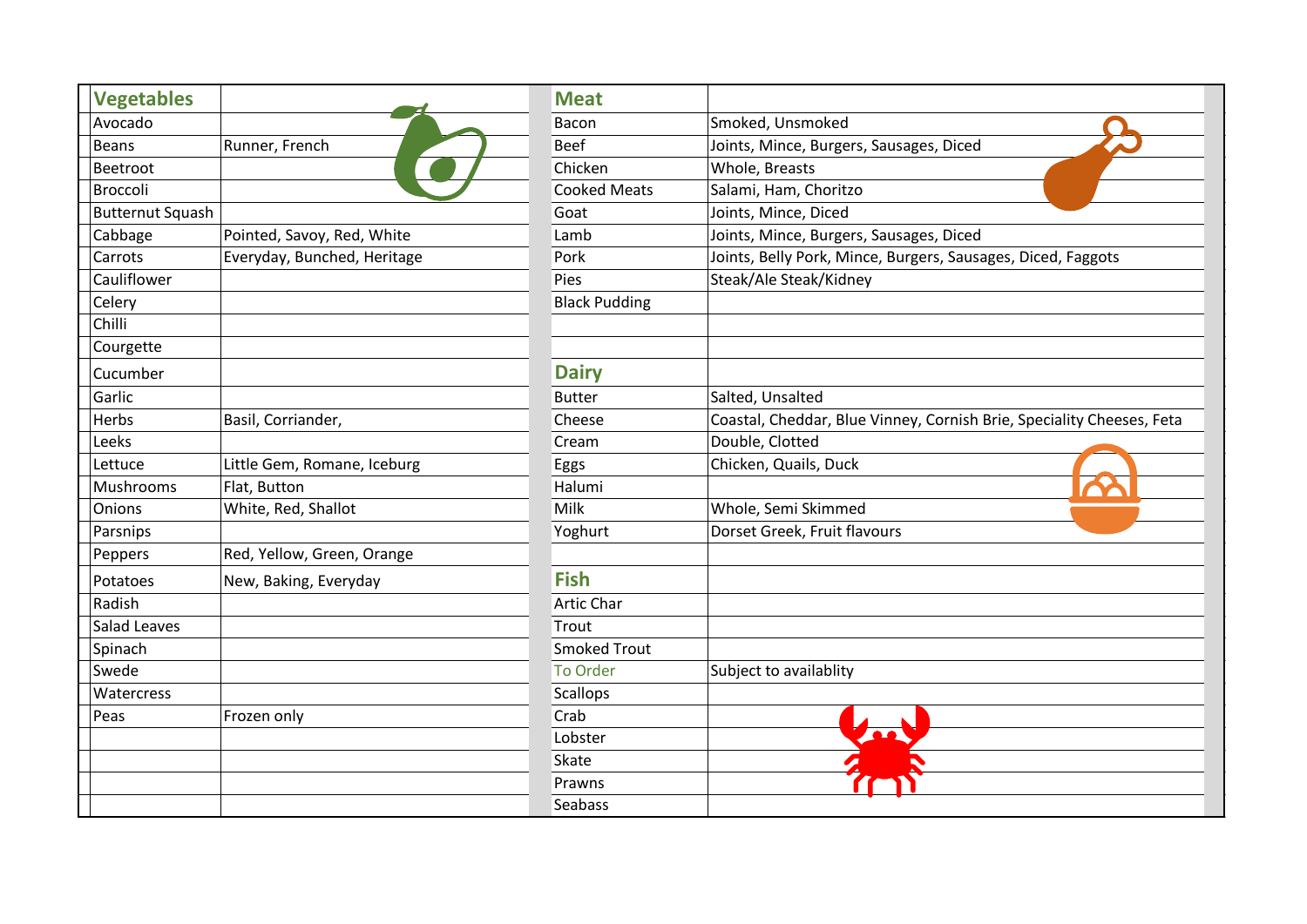| <b>Fruit</b>   |                                            |                            |                                                                   |
|----------------|--------------------------------------------|----------------------------|-------------------------------------------------------------------|
| Apples         | Braeburn, Cox, Pink Lady, English, Cooking | <b>Bakery &amp; Treats</b> |                                                                   |
| <b>Bananas</b> |                                            | <b>Biscuits</b>            | Choc Digestives, Hob Nobs, Jaffa Cakes, Rich Tea, Cookies         |
| Grapefruit     |                                            | <b>Bread</b>               | White, Granary Loaves, Rolls                                      |
| Kiwi           |                                            | <b>Choc Covered Nuts</b>   |                                                                   |
| Lemon          |                                            | Chocolate                  | Dark, Milk, Seasalt, (Divine)                                     |
| Lime           |                                            | Chocolate                  | Fruit/Nut Caramel, Dime, White, Dark                              |
| Mango          |                                            | <b>Filled Rolls</b>        |                                                                   |
| Melon          |                                            | Pasties                    | Steak, Cheese and Onion                                           |
| Nectarines     |                                            | Pastries                   | Croissants, Almond Crossinats, Pain au Raisen, Choc Twist, Scones |
| Oranges        |                                            | Quiche                     | Tradional, Vegetable                                              |
| Peaches        |                                            | Sausage Rolls              |                                                                   |
| Pears          |                                            | Sweets                     | Haribo's, Choc eggs, Wine Gums                                    |
| Plums          |                                            |                            |                                                                   |
| Pomegrantes    |                                            |                            |                                                                   |
| Satsumers      |                                            |                            |                                                                   |
| Summer Fruit   | Strawberries, Raspberries, Blueberries     |                            |                                                                   |
| Grapes         | Red, White                                 |                            |                                                                   |